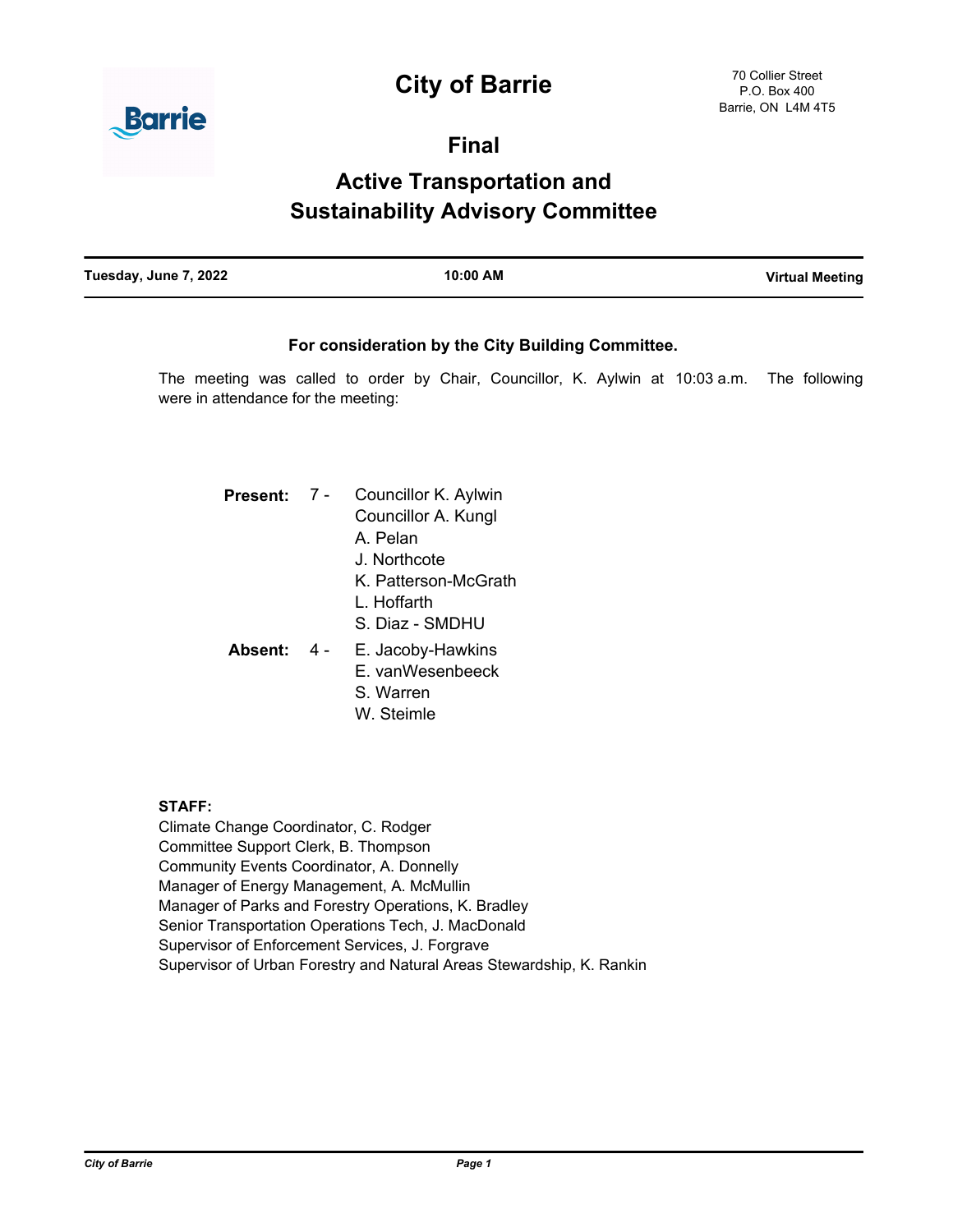The Active Transportation and Sustainability Committee met and reports as follow(s):

## **SECTION "A"**

## **YIELD SIGNS**

Jeff Sharp, Supervisor of Traffic Operations and Community Safety indicated that there are approximately 40 yield signs throughout the City. Mr. Sharp indicated that his department is looking to submit a staff report by the end of 2022, to change yield signs to stop signs with the explanation that yield signs are not, typically, seen and motorists seem to pay more attention to vehicles at the yield signs and not the pedestrian and cyclist traffic. He further indicated that stop signs are more conducive to areas where pedestrians and cyclists are the primary focus for motorists, as well as making it easier for motorists to navigate the area to see other motorists.

#### **PRESENTATION CONCERNING THE ON THE MOVE INITIATIVE**

S. Diaz, Simcoe Muskoka District Health Unit provided a presentation concerning the Simcoe Muskoka On the Move Initiative.

Ms. Diaz discussed slides concerning the following topics:

- · About the Simcoe Muskoka On the Move;
- How the Simcoe Muskoka On the Move Initiative got started;
- The need for the Simcoe Muskoka On the Move Initiative:
- About the School Travel Planning Model;
- School Travel Planning Process and stakeholders;
- Things that have already occurred;
- Currently happening now;
- Predicting what will occur next; and
- · Opportunities to support or be involved in the Simcoe Muskoka On the Move Initiative.

Members of the Committee asked questions of Ms. Diaz, received responses, and deferred further conversations to the next meeting.

#### **INVASIVE SPECIES**

The Committee discussed the invasive species and the processes for reporting noted on the City's website, staffing resources, and staff follow-up.

Kevin Rankin, Manager of Parks and Forestry Operations indicated that there are not enough resources for every invasive species report made,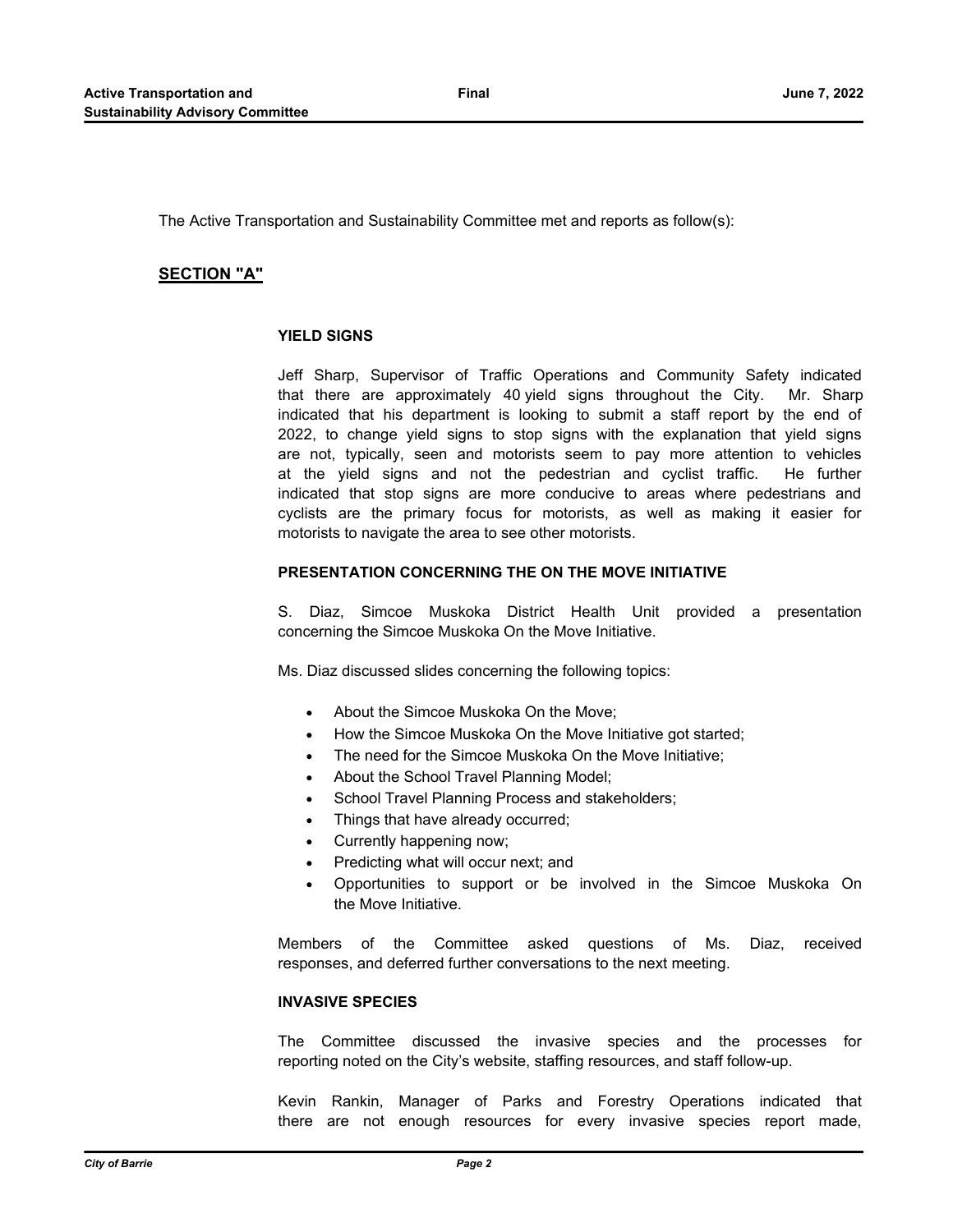however, there are invasive species that are currently being monitored, tracked, and mapped. Mr. Rankin mentioned that due to the current resourcing, only invasive species that pose a risk to human health are being actively viewed. He provided that there is funding available and community groups that are active in pulls to maintain invasive species, and the City will cut and remove invasive species for public safety reasons.

#### **NO MOW MAY - YARD MAINTENANCE BY-LAW**

The Committee discussed the possibility of a No Mow May initiative and the complaints by neighbours currently causing by-law enforcements. Members of the Committee considered proposing a change to the lawn height requirements, adding an exemption to the existing by-law, and creating signage as a communication tool to indicate the intent of the growth and the benefits of No Mow May.

Jason Forgrave, Supervisor of Enforcement Services provided that May is the start of the yard maintenance complaint season for long grass and weeds. Mr. Forgrave indicated that the by-law standard for residential or occupied property is 15 centimetres, or six inches. He mentioned that natural gardens are permitted under the by-law provided they are maintained in a structured environment.

The Active Transportation and Sustainability Committee met and recommends adoption of the following recommendation(s):

## **SECTION "B"**

### **PROMOTING BIODIVERSITY - YARD NATURALIZATION AND NO MOW MAY**

That staff in Access Barrie, in consultation with Enforcement Services, investigate the creation of communication tools, including yard signage and online educational materials to promote and designate natural gardens and boulevard gardens and report back to General Committee.

That staff in Enforcement Services investigate an amendment to the Yard Maintenance By-Law to allow for residents to participate in No Mow May.

That staff in Access Barrie investigate the creation of signage and communication tools to clearly communicate the benefits of No May and report back to General Committee.

This matter was recommended (Section "B") to the General Committee for consideration for adoption at its meeting to be held on 6/27/2022.